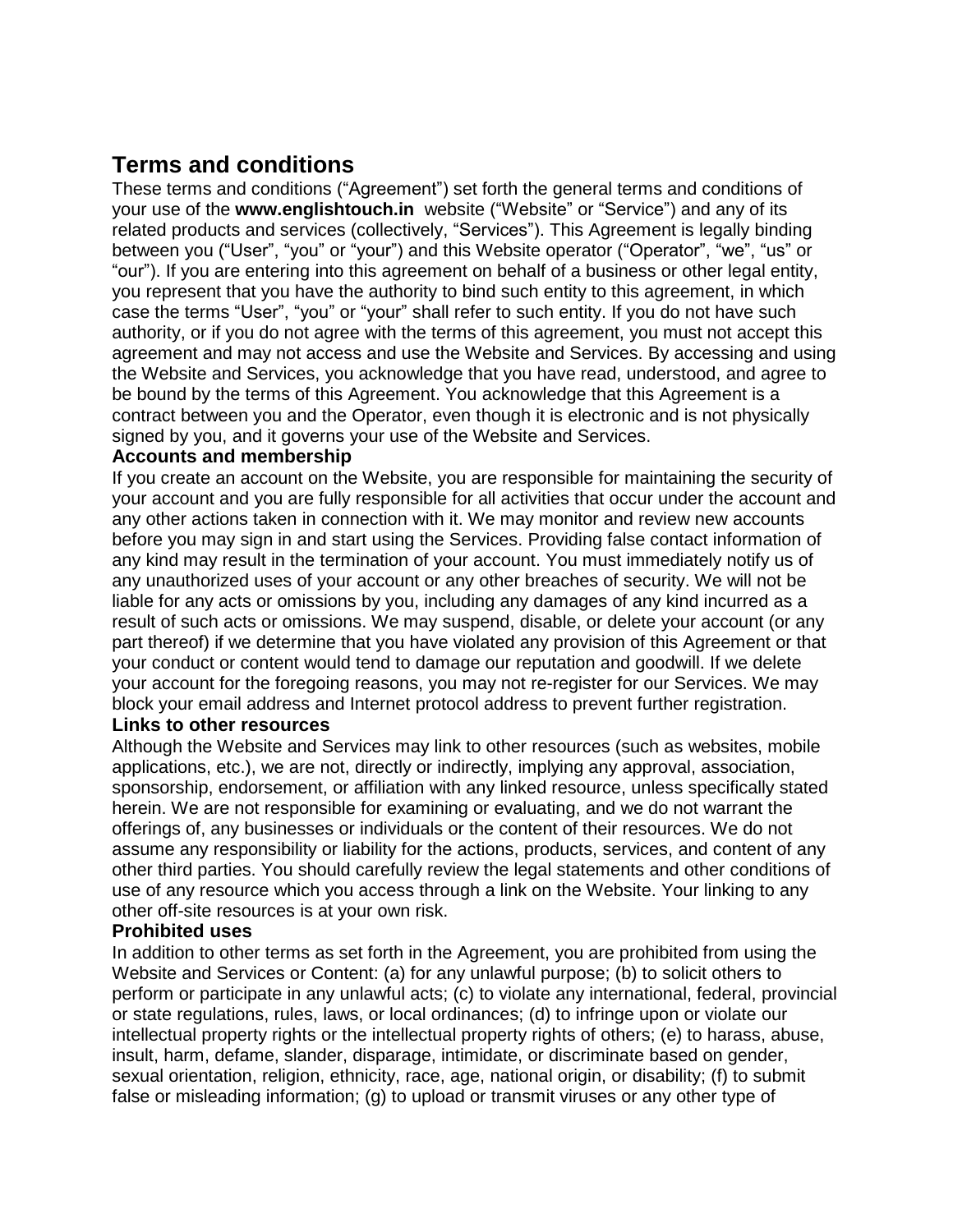malicious code that will or may be used in any way that will affect the functionality or operation of the Website and Services, third party products and services, or the Internet; (h) to spam, phish, pharm, pretext, spider, crawl, or scrape; (i) for any obscene or immoral purpose; or (j) to interfere with or circumvent the security features of the Website and Services, third party products and services, or the Internet. We reserve the right to terminate your use of the Website and Services for violating any of the prohibited uses.

#### **Intellectual property rights**

"Intellectual Property Rights" means all present and future rights conferred by statute, common law or equity in or in relation to any copyright and related rights, trademarks, designs, patents, inventions, goodwill and the right to sue for passing off, rights to inventions, rights to use, and all other intellectual property rights, in each case whether registered or unregistered and including all applications and rights to apply for and be granted, rights to claim priority from, such rights and all similar or equivalent rights or forms of protection and any other results of intellectual activity which subsist or will subsist now or in the future in any part of the world. This Agreement does not transfer to you any intellectual property owned by the Operator or third parties, and all rights, titles, and interests in and to such property will remain (as between the parties) solely with the Operator. All trademarks, service marks, graphics, and logos used in connection with the Website and Services are trademarks or registered trademarks of the Operator or its licensors. Other trademarks, service marks, graphics, and logos used in connection with the Website and Services may be the trademarks of other third parties. Your use of the Website and Services grants you no right or license to reproduce or otherwise use any of the Operator or third party trademarks.

## **Limitation of liability**

To the fullest extent permitted by applicable law, in no event will the Operator, its affiliates, directors, officers, employees, agents, suppliers or licensors be liable to any person for any indirect, incidental, special, punitive, cover, or consequential damages (including, without limitation, damages for lost profits, revenue, sales, goodwill, use of the content, impact on business, business interruption, loss of anticipated savings, loss of business opportunity) however caused, under any theory of liability, including, without limitation, contract, tort, warranty, breach of statutory duty, negligence or otherwise, even if the liable party has been advised as to the possibility of such damages or could have foreseen such damages. To the maximum extent permitted by applicable law, the aggregate liability of the Operator and its affiliates, officers, employees, agents, suppliers, and licensors relating to the services will be limited to an amount greater of one dollar or any amounts actually paid in cash by you to the Operator for the prior one month period prior to the first event or occurrence giving rise to such liability. The limitations and exclusions also apply if this remedy does not fully compensate you for any losses or fails of its essential purpose.

## **Indemnification**

You agree to indemnify and hold the Operator and its affiliates, directors, officers, employees, agents, suppliers and licensors harmless from and against any liabilities, losses, damages, or costs, including reasonable attorneys' fees, incurred in connection with or arising from any third party allegations, claims, actions, disputes, or demands asserted against any of them as a result of or relating to your Content, your use of the Website and Services or any willful misconduct on your part.

## **Severability**

All rights and restrictions contained in this Agreement may be exercised and shall be applicable and binding only to the extent that they do not violate any applicable laws and